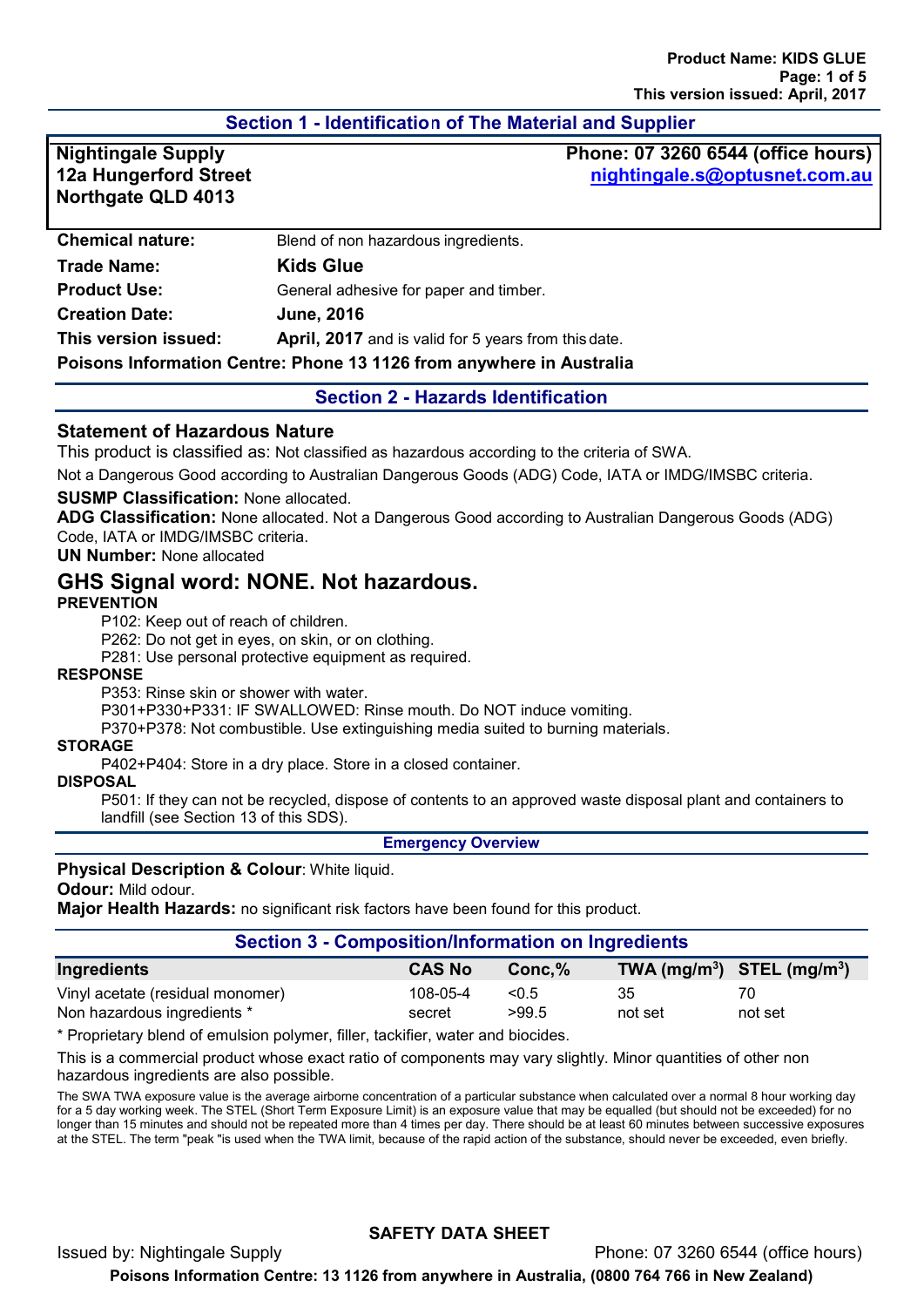#### **Section 4 - First Aid Measures**

# **General Information:**

You should call The Poisons Information Centre if you feel that you may have been poisoned, burned or irritated by this product. The number is 13 1126 from anywhere in Australia (0800 764 766 in New Zealand) and is available at all times. Have this SDS with you when you call.

**Inhalation:** First aid is not generally required. If in doubt, contact a Poisons Information Centre or a doctor. **Skin Contact:** Irritation is unlikely. However, if irritation does occur, flush with lukewarm, gently flowing water for 5

minutes or until chemical is removed.

**Eye Contact:** No effects expected. If irritation does occur, flush contaminated eye(s) with lukewarm, gently flowing water for 5 minutes or until the product is removed. Obtain medical advice if irritation becomes painful or lasts more than a few minutes. Take special care if exposed person is wearing contact lenses.

**Ingestion:** If product is swallowed or gets in mouth, do NOT induce vomiting; wash mouth with water and give some water to drink. If symptoms develop, or if in doubt contact a Poisons Information Centre or a doctor.

### **Section 5 - Fire Fighting Measures**

**Fire and Explosion Hazards**: The major hazard in fires is usually inhalation of heated and toxic or oxygen deficient (or both), fire gases. There is no risk of an explosion from this product under normal circumstances if it is involved in a fire.

This product is likely to decompose only after heating to dryness, followed by further strong heating. Fire decomposition products from this product are not expected to be hazardous or harmful.

**Extinguishing Media:** Not combustible. Use extinguishing media suited to burningmaterials.

**Fire Fighting:** If a significant quantity of this product is involved in a fire, call the fire brigade.

| Flash point:                     | Does not burn.                  |
|----------------------------------|---------------------------------|
| <b>Upper Flammability Limit:</b> | Does not burn.                  |
| <b>Lower Flammability Limit:</b> | Does not burn.                  |
| <b>Autoignition temperature:</b> | Not applicable - does not burn. |
| <b>Flammability Class:</b>       | Does not burn.                  |
|                                  |                                 |

#### **Section 6 - Accidental Release Measures**

**Accidental release:** Minor spills do not normally need any special cleanup measures. In the event of a major spill, prevent spillage from entering drains or water courses. As a minimum, wear overalls, goggles and gloves. Suitable materials for protective clothing include rubber, PVC. Eye/face protective equipment should comprise as a minimum, protective glasses and, preferably, goggles. If there is a significant chance that vapours or mists are likely to build up in the cleanup area, we recommend that you use a respirator. Usually, no respirator is necessary when using this product. However, if you have any doubts consult the Australian Standard mentioned below (section 8). Stop leak if safe to do so, and contain spill. Absorb onto sand, vermiculite or other suitable absorbent material. If spill is too large or if absorbent material is not available, try to create a dike to stop material spreading or going into drains or waterways. Sweep up and shovel or collect recoverable product into labelled containers for recycling or salvage, and dispose of promptly. Recycle containers wherever possible after careful cleaning. After spills, wash area preventing runoff from entering drains. If a significant quantity of material enters drains, advise emergency services. This material may be suitable for approved landfill. Ensure legality of disposal by consulting regulations prior to disposal. Thoroughly launder protective clothing before storage or re-use. Advise laundry of nature of contamination when sending contaminated clothing to laundry.

# **Section 7 - Handling and Storage**

**Handling:** Keep exposure to this product to a minimum, and minimise the quantities kept in work areas. Check Section 8 of this SDS for details of personal protective measures, and make sure that those measures are followed. The measures detailed below under "Storage" should be followed during handling in order to minimise risks to persons using the product in the workplace. Also, avoid contact or contamination of product with incompatible materials listed in Section 10.

**Storage:** Make sure that containers of this product are kept tightly closed. Keep containers dry and away from water. Make sure that the product does not come into contact with substances listed under "Incompatibilities" in Section 10. Some liquid preparations settle or separate on standing and may require stirring before use. Check packaging - there may be further storage instructions on the label.

### **Section 8 - Exposure Controls and Personal Protection**

The following Australian Standards will provide general advice regarding safety clothing and equipment:

### **SAFETY DATA SHEET**

Issued by: Nightingale Supply Phone: 07 3260 6544 (office hours)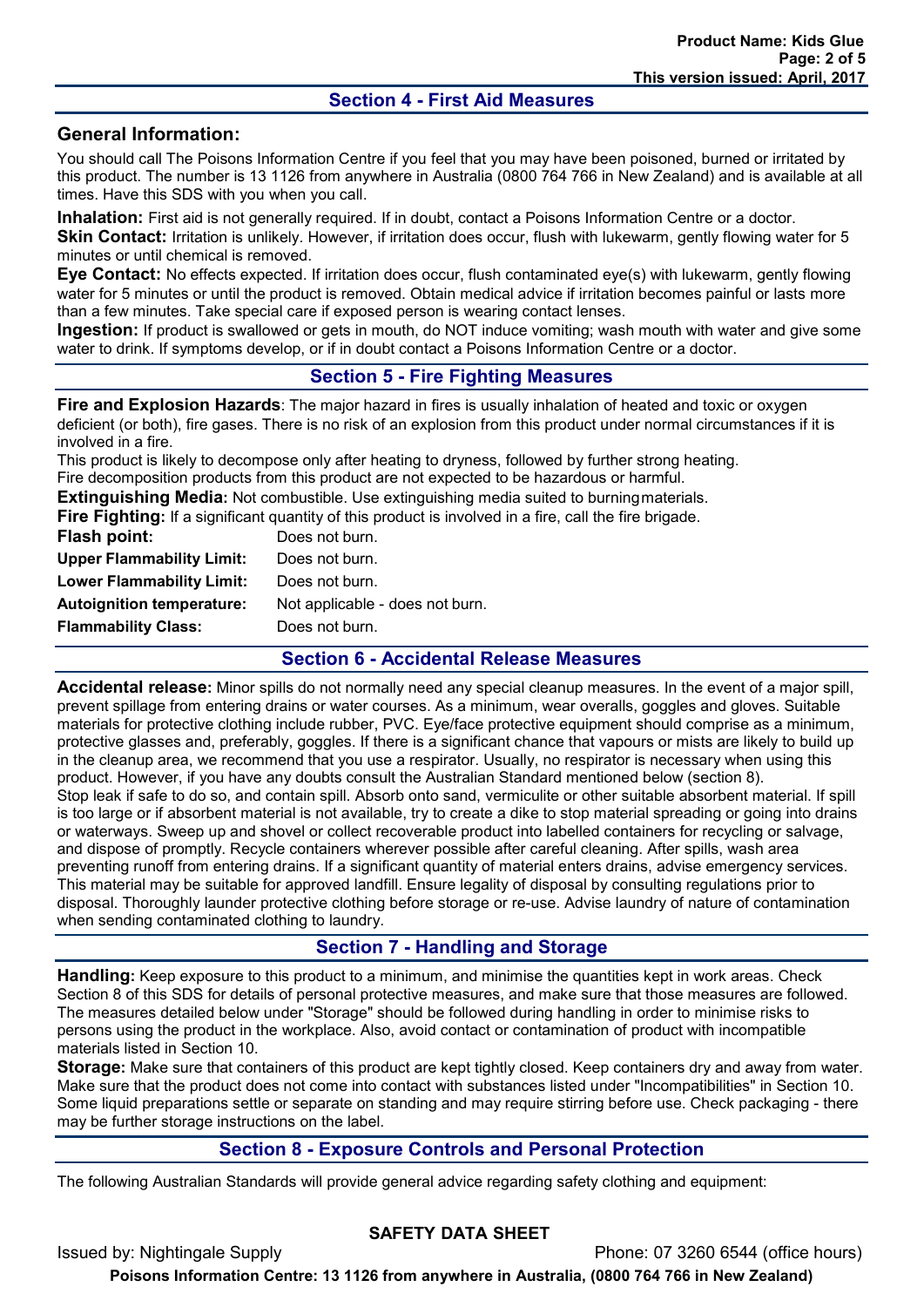Respiratory equipment: **AS/NZS 1715**, Protective Gloves: **AS 2161**, Occupational Protective Clothing: AS/NZS 4501 set 2008, Industrial Eye Protection: **AS1336** and **AS/NZS 1337**, Occupational Protective Footwear: **AS/NZS2210**.

**SWA Exposure Limits TWA (mg/m3**

| <b>10.1120 100.</b> , 000apational 10.00th 0100.1 |
|---------------------------------------------------|
| $STEL$ (mg/m <sup>3</sup> )                       |
|                                                   |

Vinyl acetate (residual monomer) 35 70

No special equipment is usually needed when occasionally handling small quantities. The following instructions are for bulk handling or where regular exposure in an occupational setting occurs without proper containment systems. **Ventilation:** This product should only be used in a well ventilated area. If natural ventilation is inadequate, use of a fan is suggested.

**Eye Protection:** Eye protection is not normally necessary when this product is being used. However, if in doubt, wear suitable protective glasses or goggles.

**Skin Protection:** The information at hand indicates that this product is not harmful and that normally no special skin protection is necessary. However, we suggest that you routinely avoid contact with all chemical products and that you wear suitable gloves (preferably elbow-length) when skin contact is likely.

**Protective Material Types:** We suggest that protective clothing be made from the following materials: rubber, PVC.

**Respirator:** Usually, no respirator is necessary when using this product. However, if you have any doubts consult the Australian Standard mentioned above.

Safety deluge showers should, if practical, be provided near to where this product is being handled commercially.

| <b>Physical Description &amp; colour:</b> | White liquid.                                    |
|-------------------------------------------|--------------------------------------------------|
| Odour:                                    | Mild odour.                                      |
| <b>Boiling Point:</b>                     | Approximately 100°C at 100kPa.                   |
| <b>Freezing/Melting Point:</b>            | No specific data. Liquid at normal temperatures. |
| <b>Volatiles:</b>                         | Water component.                                 |
| <b>Vapour Pressure:</b>                   | 3 kPa at 20°C (water vapour pressure).           |
| <b>Vapour Density:</b>                    | As for water.                                    |
| <b>Specific Gravity:</b>                  | About 1.06                                       |
| <b>Water Solubility:</b>                  | Miscible.                                        |
| pH:                                       | $6.0 - 7.5$                                      |
| <b>Volatility:</b>                        | No data.                                         |
| <b>Odour Threshold:</b>                   | No data.                                         |
| <b>Evaporation Rate:</b>                  | As for water.                                    |
| <b>Coeff Oil/water Distribution:</b>      | No data                                          |
| <b>Viscosity:</b>                         | $5,800 - 6,200$ cPs (temperature not stated)     |
| <b>Autoignition temp:</b>                 | Not applicable - does not burn.                  |

# **Section 10 - Stability and Reactivity**

**Reactivity:** This product is unlikely to react or decompose under normal storage conditions. However, if you have any doubts, contact the supplier for advice on shelf life properties.

**Conditions to Avoid:** Keep containers tightly closed. Containers should be kept dry.

**Incompatibilities:** oxidising agents.

**Fire Decomposition:** This product is likely to decompose only after heating to dryness, followed by further strong heating. Combustion forms carbon dioxide, and if incomplete, carbon monoxide and possibly smoke. Water is also formed. Carbon monoxide poisoning produces headache, weakness, nausea, dizziness, confusion, dimness of vision, disturbance of judgment, and unconsciousness followed by coma and death.

**Polymerisation:** This product will not undergo polymerisation reactions.

# **Section 11 - Toxicological Information**

# **Local Effects:**

**Target Organs:** There is no data to hand indicating any particular target organs.

### **Classification of Hazardous Ingredients**

Ingredient **Risk Phrases** 

• Flammable liquid - category 2

Vinyl Acetate (residual Monomer) None at concentrations found in this product

# **SAFETY DATA SHEET**

Issued by: Nightingale Supply Phone: 07 3260 6544 (office hours)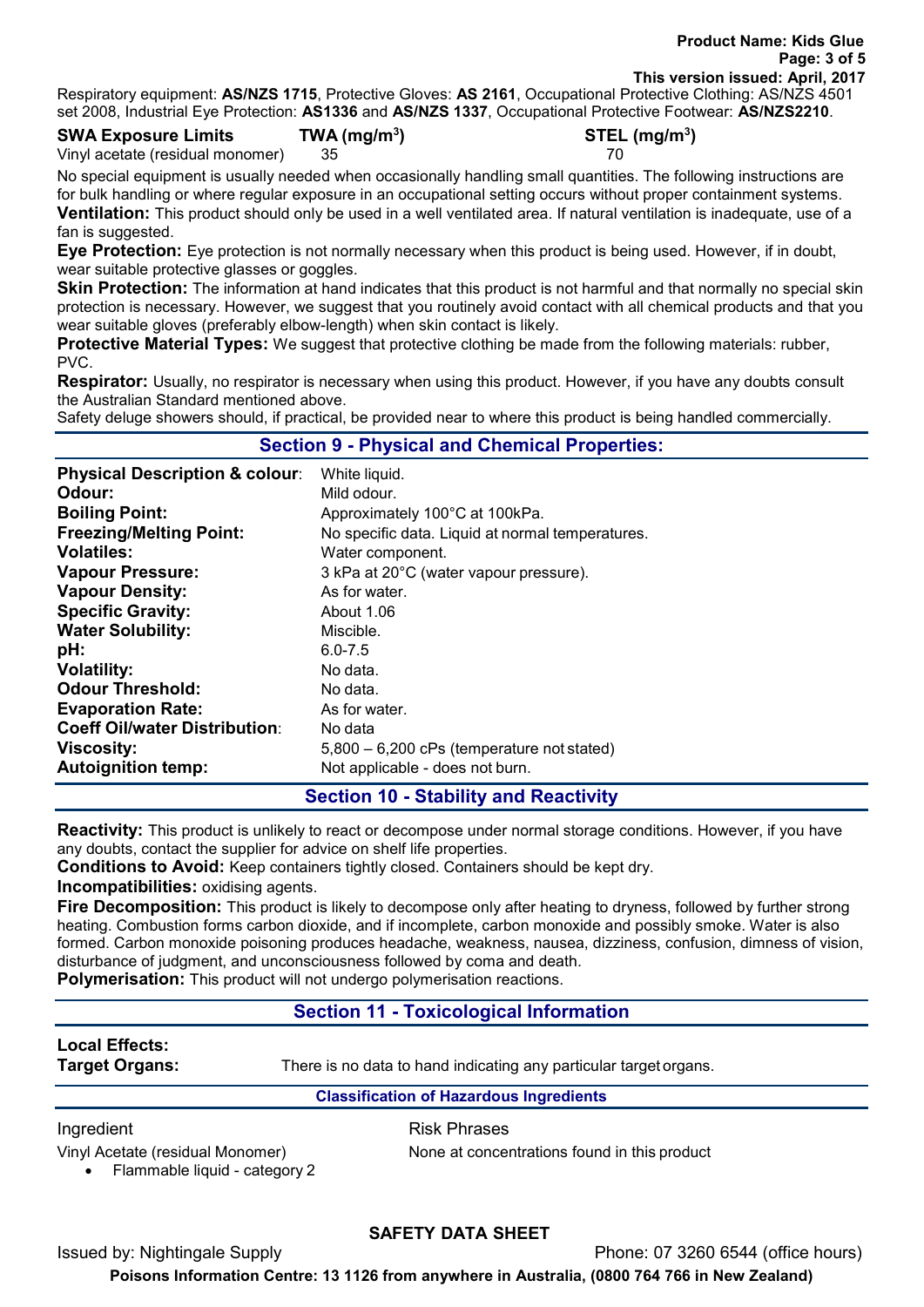# **Inhalation:**

**Short Term Exposure:** Available data indicates that this product is not harmful. In addition product is unlikely to cause any discomfort or irritation.

**Long Term Exposure:** No data for health effects associated with long term inhalation.

# **Skin Contact:**

**Short Term Exposure:** Available data indicates that this product is not harmful. It should present no hazards in normal use. However product may be mildly irritating, but is unlikely to cause anything more than mild discomfort which should disappear once contact ceases.

**Long Term Exposure:** No data for health effects associated with long term skin exposure.

# **Eye Contact:**

**Short Term Exposure:** This product may be mildly irritating to eyes, but is unlikely to cause anything more than mild discomfort which should disappear once product is removed.

**Long Term Exposure:** No data for health effects associated with long term eye exposure.

#### **Ingestion:**

**Short Term Exposure:** Significant oral exposure is considered to be unlikely. However, this product may be mildly irritating to mucous membranes but is unlikely to cause anything more than mild transient discomfort.

**Long Term Exposure:** No data for health effects associated with long term ingestion.

#### **Carcinogen Status:**

**SWA:** No significant ingredient is classified as carcinogenic by SWA.

**NTP:** No significant ingredient is classified as carcinogenic by NTP.

**IARC:** No significant ingredient is classified as carcinogenic by IARC.

### **Section 12 - Ecological Information**

Insufficient data to be sure of status. Expected to not be an environmental hazard.

### **Section 13 - Disposal Considerations**

**Disposal:** Containers should be emptied as completely as practical before disposal. If possible, recycle product and containers either in-house or send to recycle company. If this is not practical, send to a commercial waste disposal site.

### **Section 14 - Transport Information**

**UN Number:** This product is not classified as a Dangerous Good by ADG, IATA or IMDG/IMSBC criteria. No special transport conditions are necessary unless required by other regulations.

### **Section 15 - Regulatory Information**

**AICS:** All of the significant ingredients in this formulation are compliant with NICNAS regulations.

### **Section 16 - Other Information**

#### **This SDS contains only safety-related information. For other data see product literature.**

| Acronyms:           |                                                                                                                        |
|---------------------|------------------------------------------------------------------------------------------------------------------------|
| <b>ADG Code</b>     | Australian Code for the Transport of Dangerous Goods by Road and Rail (7th edition)                                    |
| <b>AICS</b>         | Australian Inventory of Chemical Substances                                                                            |
| <b>SWA</b>          | Safe Work Australia, formerly ASCC and NOHSC                                                                           |
| <b>CAS number</b>   | <b>Chemical Abstracts Service Registry Number</b>                                                                      |
| <b>Hazchem Code</b> | Emergency action code of numbers and letters that provide information to emergency<br>services especially firefighters |
| <b>IARC</b>         | International Agency for Research on Cancer                                                                            |
| <b>NOS</b>          | Not otherwise specified                                                                                                |
| <b>NTP</b>          | National Toxicology Program (USA)                                                                                      |
| <b>R-Phrase</b>     | <b>Risk Phrase</b>                                                                                                     |
| <b>SUSMP</b>        | Standard for the Uniform Scheduling of Medicines & Poisons                                                             |
| <b>UN Number</b>    | <b>United Nations Number</b>                                                                                           |
|                     |                                                                                                                        |

THIS SDS SUMMARISES OUR BEST KNOWLEDGE OF THE HEALTH AND SAFETY HAZARD INFORMATION OF THE PRODUCT AND HOW TO SAFELY HANDLE AND USE THE PRODUCT IN THE WORKPLACE. EACH USER MUST REVIEW THIS SDS IN THE CONTEXT OF HOW THE PRODUCT WILL BE HANDLED AND USED IN THE WORKPLACE.

### **SAFETY DATA SHEET**

Issued by: Nightingale Supply **Phone: 07 3260 6544** (office hours)